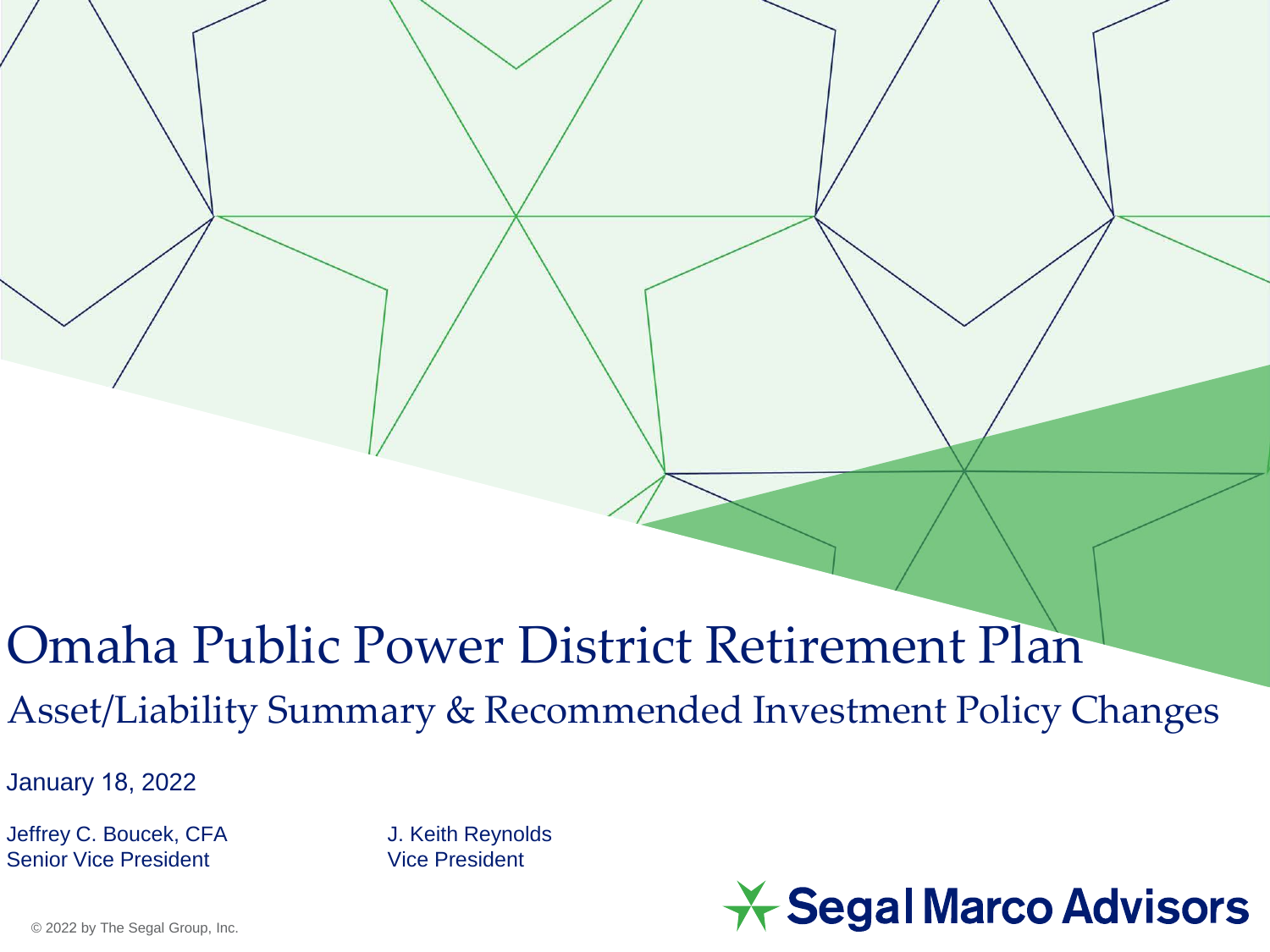## Introduction

The primary investment objectives of the Plan are to ensure, over the long-term life of the Plan, the following:

- To provide an adequate pool of assets to support the benefit obligations to Plan participants, retirees and beneficiaries
- To improve the Plan's funded status, therefore providing the opportunity to reduce employer contributions and ultimately to improve benefit levels (if desired)
- Seeks to achieve a prudent level of investment return and portfolio risk, consistent with the Plan's projected cash flow needs and the Board's risk tolerance and preferences

As part of a formal governance program, OPPD engages Segal Marco Advisors to conduct a formal Asset/Liability Study every 4-5 years.

This asset/liability study seeks to provide the following:

- A distribution of outcomes for key asset-liability variables, so that expected and possible worst-case case outcomes can be highlighted and quantified
- A summary of how those distributions may change if the asset allocation is altered
- Alternative asset allocations were chosen that either (a) improve median results, (b) mitigate worst-case results, or both

#### $\star$  Segal Marco Advisors 2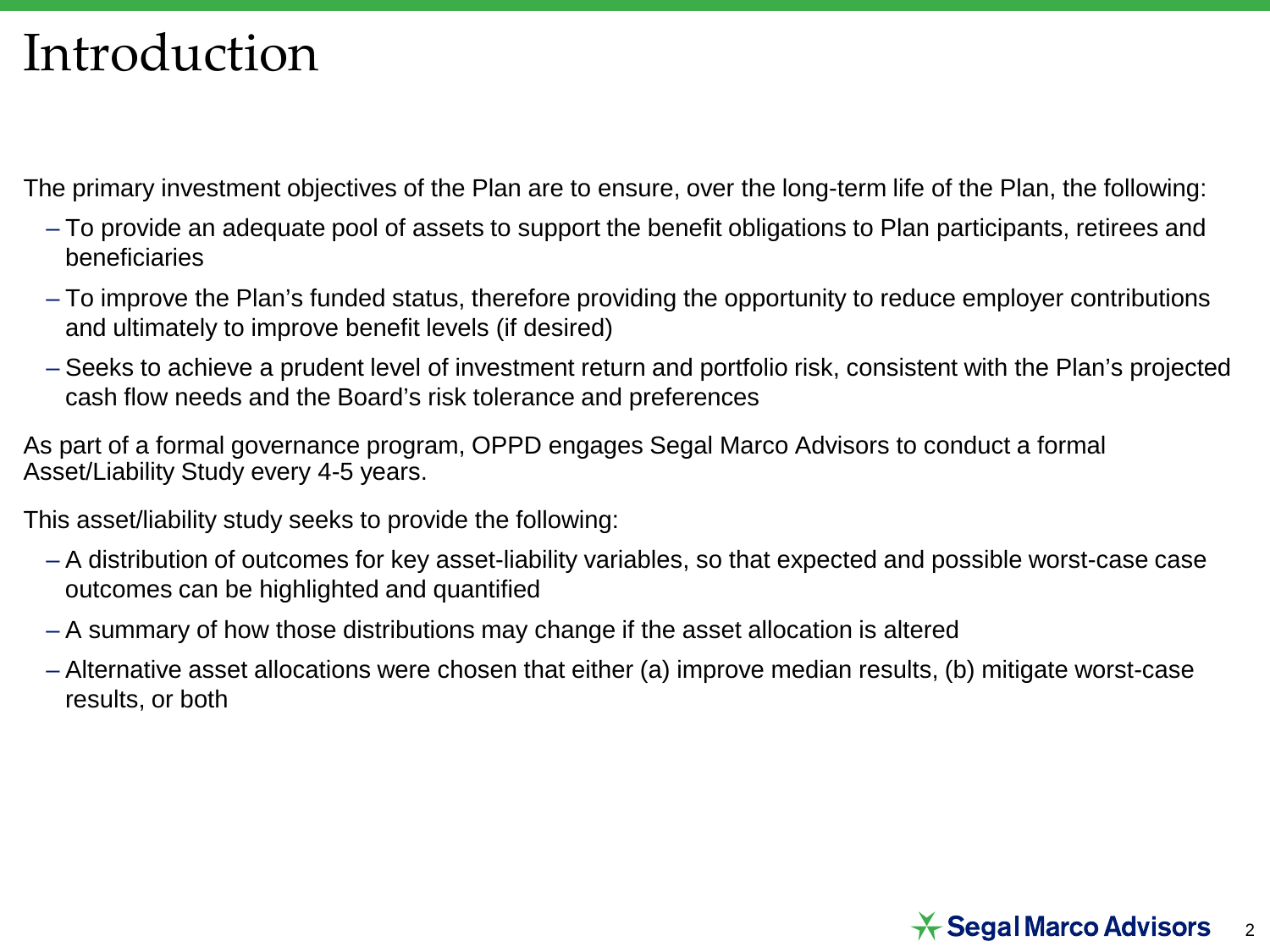# Much Happened in 2021

|                                                                  | <b>Policy</b> | Recommended |
|------------------------------------------------------------------|---------------|-------------|
| Large Cap                                                        | 18.0%         | 18.0%       |
| Mid Cap                                                          | 5.0%          | 5.0%        |
| Small Cap                                                        | 5.0%          | 5.0%        |
| International                                                    | 10.0%         | 10.0%       |
| International Small Cap                                          | 4.0%          | 4.0%        |
| Emerging Market Equity                                           | 10.0%         | 10.0%       |
| <b>Total Equity</b>                                              | 52.0%         | 52.0%       |
| <b>TIPS</b>                                                      | 2.0%          | 2.0%        |
| Core Fixed Income                                                |               |             |
|                                                                  | 23.0%         | 23.0%       |
| High Yield                                                       | 3.0%          | 3.0%        |
| Emerging Market Debt                                             | 5.0%          | 5.0%        |
| Global Fixed Income                                              | 7.5%          | 0.0%        |
| <b>Total Fixed Income</b>                                        | 40.5%         | 33.0%       |
| Multi-Asset Class Solutions (MACS)                               | 0.0%          | 0.0%        |
| Private Equity                                                   | 0.0%          | $0.0\%$     |
| Private Credit                                                   | 0.0%          | 7.5%        |
| Real Estate - Core                                               | 7.5%          | 7.5%        |
| Infrastructure                                                   | 0.0%          | $0.0\%$     |
| <b>Total Alternative</b>                                         | 7.5%          | 15.0%       |
| 10 Year Expected Return (Arithmetic)                             | 5.7%          | 6.1%        |
|                                                                  | 5.1%          | 5.5%        |
| 10 Year Expected Return (Geometric)<br><b>Standard Deviation</b> | 10.7%         |             |
|                                                                  |               | 10.9%       |
| Sharpe Ratio                                                     | 0.44          | 0.47        |
| 20 Year Expected Return (Arithmetic)                             | 6.6%          | 7.0%        |
| 20 Year Expected Return (Geometric)                              | 6.0%          | 6.4%        |

- Segal Marco performed a detailed Asset/Liability Study.
- As Plan Sponsors consider diversification options, the private markets are becoming more utilized in portfolios for their diversification and return enhancement benefits.
- It should be noted that Private markets are illiquid and the illiquid nature should be factored in to any decision to include them in a portfolio.
- In May 2021 a comprehensive educational session was held during which Infrastructure, Multi Asset Class Solutions, Private Equity and Private Credit were discussed with the Committee
- Prior to the evaluation of alternative portfolio mixes, a Liquidity Study was completed to provide input into how much the Plan could potentially invest in illiquid investments.
	- It was determined the Plan had more than adequate room to invest in illiquid investments should this be desired.
- Nearly 10 different portfolio alternatives were considered by the Investment Committee.
- At the completion of this review, the Committee selected the alternative that exchanges Global Fixed Income for Private Credit.
- This mix provides several benefits over the current Policy Target including improved diversification via lower correlations with public markets and improved upside potential when compared with global bonds.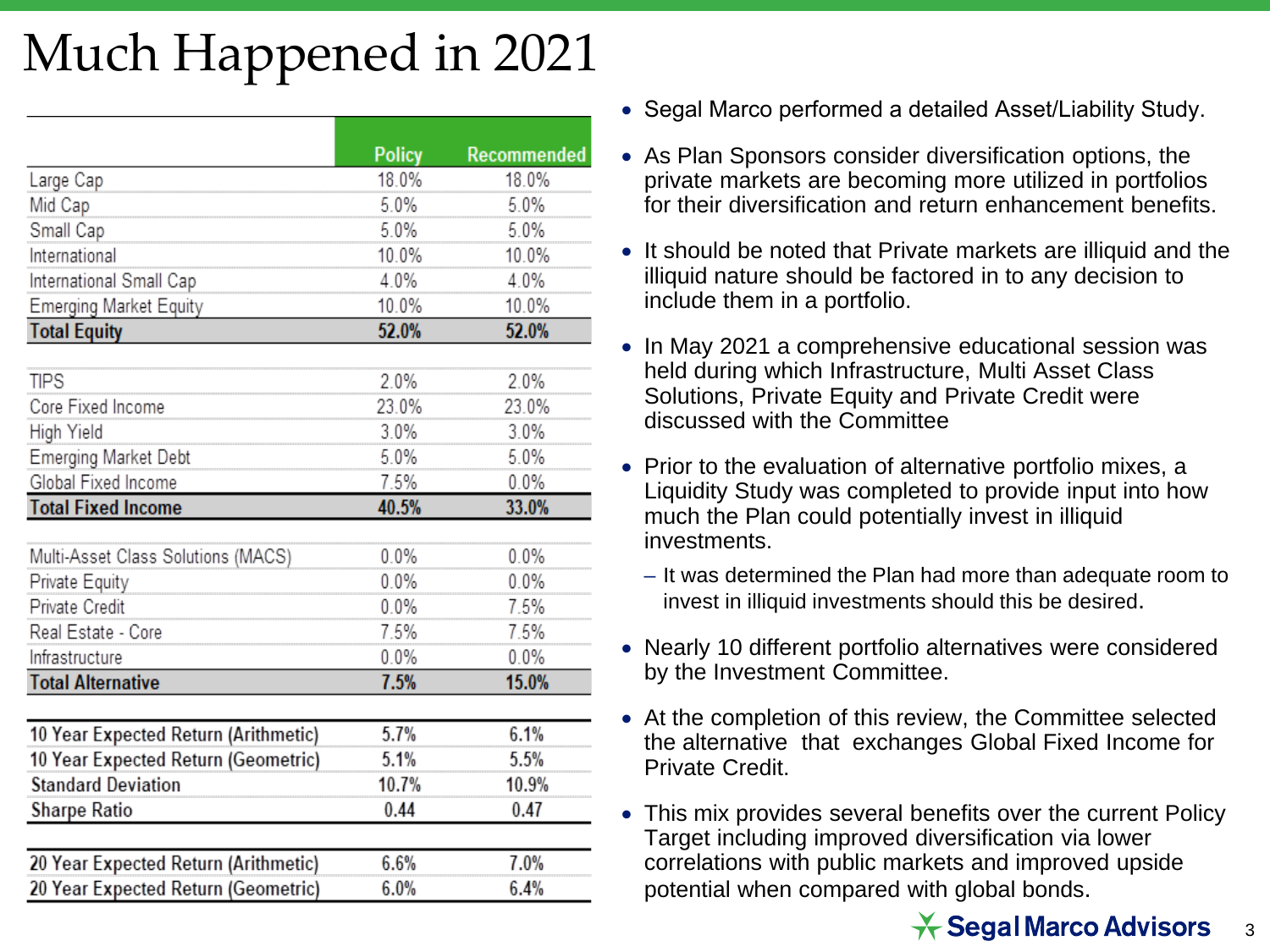# **Private / Opportunistic Credit Overview**

- Private / Opportunistic Credit offers distinct advantages and appeal in a low return environment, but the proliferation of sub-asset classes and strategies has resulted in a broad asset class with different strategies and risk/return profiles that can be utilized in various manners in a broader portfolio construction context.
- This expansive asset class includes many different sub-strategies, each with its own unique set of characteristics, including risk/return profiles, position in the capital structure, prepayment terms, quality of borrowers, and levels of liquidity. The breadth and depth of this asset class segment includes investing in quasi-liquid to illiquid and nonmarketable debt-related securities.
- Similar to traditional FI securities, private / opportunistic credit investments typically have: Seniority over preferred and common equity, offer contractual interest payments – either fixed or variable, governed by a loan agreement or indenture, backed by collateral.
- Unlike traditional FI securities, private / opportunistic credit investments are generally illiquid and nonmarketable and engage with borrowers that are generally smaller in size with financing structures that are more tailored to meet issuers' needs.
- The wide range in prospective private / opportunistic credit opportunities means these strategies can invest across the capital structure and liquidity spectrum.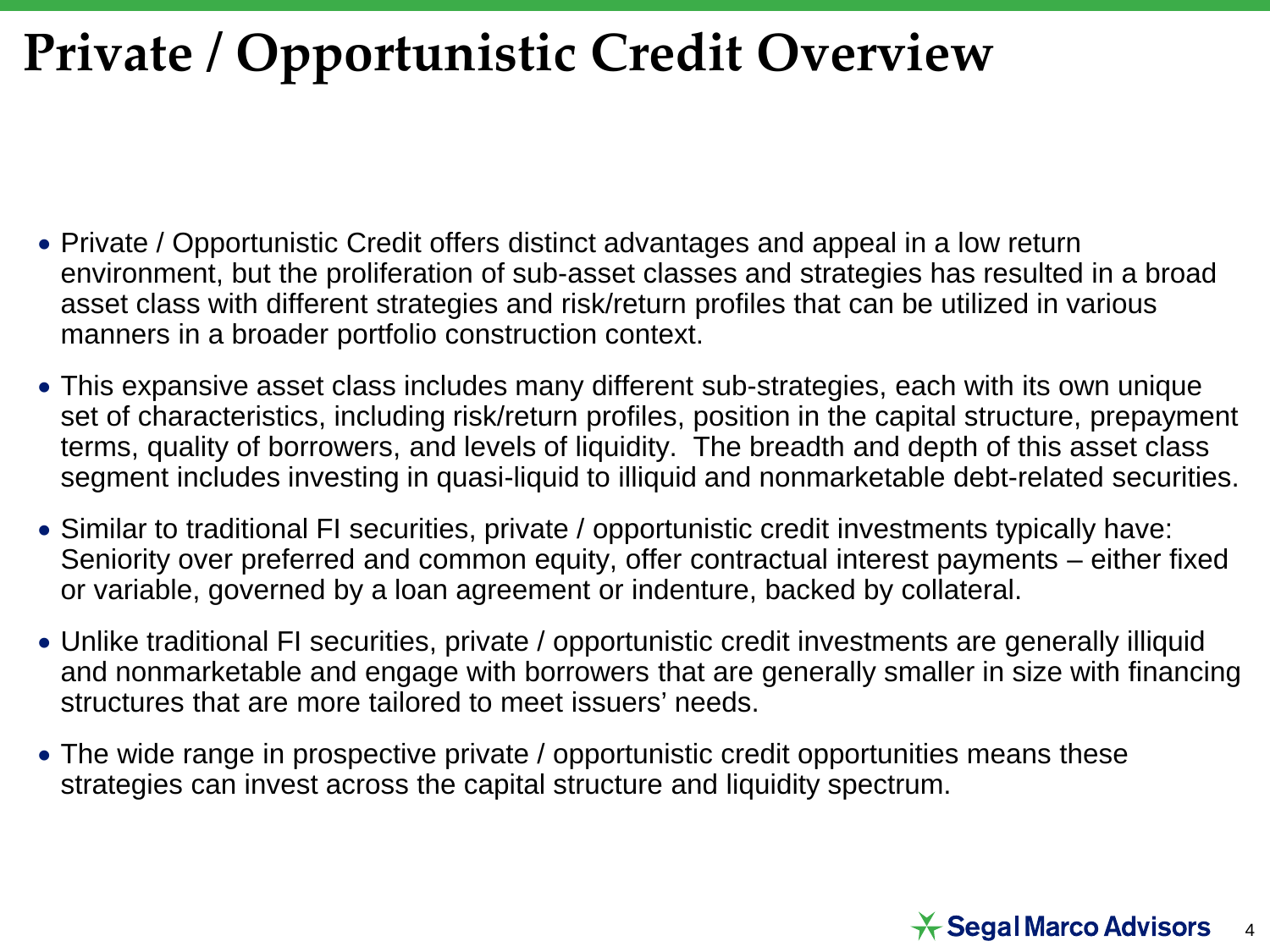# **Private/Opportunistic Credit Versus Public Credit**

**Private credit offers a yield advantage and potentially higher recoveries (through the use of greater influence) to the public credit markets**

|                                  | <b>Public Markets</b>          |                            |                            | <b>Private Markets</b>                                              |
|----------------------------------|--------------------------------|----------------------------|----------------------------|---------------------------------------------------------------------|
|                                  | <b>Investment Grade Credit</b> | <b>High Yield Credit</b>   | <b>Bank Loans</b>          | <b>Private / Opportunistic</b><br><b>Credit</b><br>(Senior Secured) |
| <b>Income</b>                    | Fixed                          | Fixed                      | Floating                   | Floating                                                            |
| <b>Security</b>                  | Unsecured                      | Unsecured                  | Secured                    | Secured                                                             |
| <b>Priority</b>                  | Junior/Subordinated            | Junior/Subordinated        | Senior                     | Senior                                                              |
| <b>Covenant Control</b>          | None                           | None                       | None                       | Full financial and negative<br>covenants                            |
| Coupon                           | $3\% - 5\%$                    | $5\% - 10\%$               | $4\% - 8\%$                | 1% - 2% over public Bank<br>Loans                                   |
| <b>Target Return</b>             | $3% - 4%$                      | $6\% - 8\%$                | $4\% - 6\%$                | 10% - 14%                                                           |
| Leverage                         | <b>No</b>                      | <b>No</b>                  | No                         | <b>Yes</b>                                                          |
| <b>Company Size</b>              | Large $(\$100M + EBITDA)$      | Large $(\$100M + EBITDA)$  | Large $(\$100M + EBITDA)$  | Small/Middle Market<br>(\$3M - \$100M EBITDA)                       |
| <b>Liquidity</b>                 | Daily traded public market     | Daily traded public market | Daily traded public market | 5-8 year lock-up                                                    |
| <b>Expected Recovery</b><br>Rate | 40% - 50%                      | 40% - 50%                  | 70% - 80%                  | 75% - 85%                                                           |